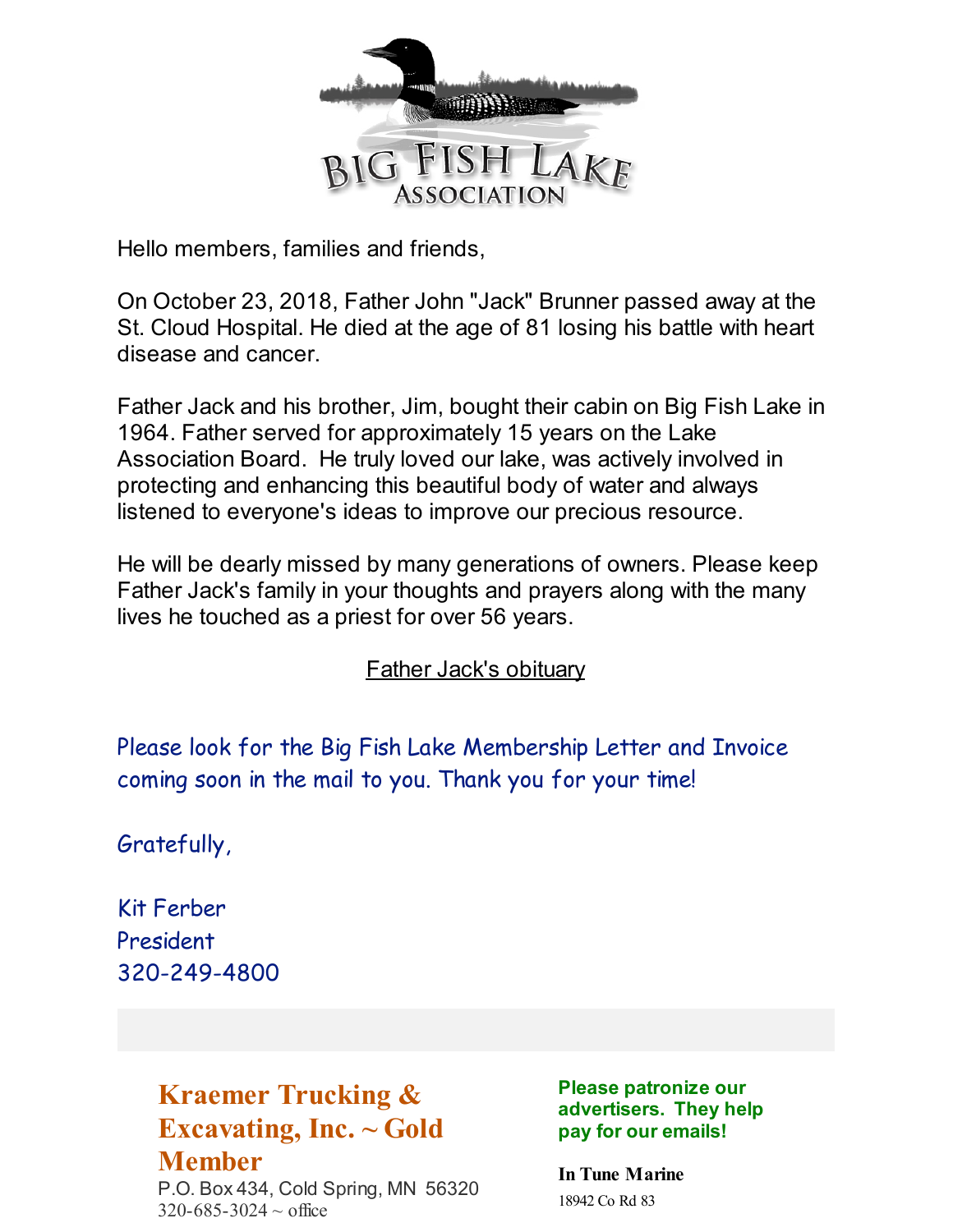$320 - 250 - 1384 \sim$  cell [www.kraemer-inc.com](http://www.kraemer-inc.com) or jeffk@kraemer-inc.com Specializing in all types of Commercial and Residential Excavating and Septic Systems. Including Delivery of Black Dirt, Washed Sand, Rock and Rip Rap.

## **Hirschfeld Real Estate,**

**Josh Hirschfeld, Silver Member** 27867 County Road 50, Cold Spring 320-493-1269 [www.joshhirschfeld.com](http://www.joshhirschfeld.com) Residential and Commercial Real Estate Services

### **Ferdinand F. Peters, Attorney at Law, Bronze Member**

842 Raymond Ave., Suite 200 St. Paul, MN 55114 651-647-6250 [ferdpeters@ferdlaw.com](mailto:ferdpeters@ferdlaw.com) [www.ferdlaw.com](http://www.ferdlaw.com)

A fullservice law firm dedicated to providing a wide range of legal representation, with special emphasis on representing entrepreneurs in creating legal entities, and in real estate law, estate planning and family cabin ownership law, and litigation in state and federal courts.

## **The Green Team, Rhonda Green, Bronze Member**

308 - 5th Ave., Ste. #200, Cold Spring 320-250-4648 rhondagreen@edinarealty.com Professional Real Estate Team who works with qualified professionals in the industry to assist you with all your home buying and selling needs.

#### **State Bank of Cold Spring**

401 Main Street, Cold Spring 320-685-8655

[www.statebankcoldspring.com](http://www.statebankcoldspring.com)

Your Full Service Independent Home-Owned Bank, Member FDIC

#### **West Central Sanitation**

4089 Abbott Drive, Willmar 1-800-246-7630 website@wcsanitation.com Available for garbage removal, recycling or roll-offs for construction debris. We're doing our part by donating a container at the Big Fish Lake Access. "GOOD Neighbors You've Come to Trust"

**Would you like to place an ad here? Please call Kit at 320-249-4800 or email her at:**

Richmond, MN 56368 320-685-3410

#### [www.InTuneMarine.com](http://www.intunemarine.com) FULL SERVICE MARINE DEALERSHIP

Indoor/Outdoor Storage, Winterization, Pick up and Delivery, Trailer Rentals, Inboard/Outboard Service, I/O and Sterndrive Service, CustomRigging and MORE!

#### **Kraemer Heating & Air Conditioning ~ Josh Kraemer**

21034 Fruitwood Road, Richmond 320-597-7272 [www.kraemerrefrigeration.com](http://www.kraemerrefrigeration.com) Heating  $&$  air conditioning installs  $&$ service.

#### **JK Landscape Construction**

19512 Hubble Road, Clearwater, MN 55320  $320 - 980 - 2710 \sim$  cell 320-558-4445 ~ office [www.jklandscape.com](http://www.jklandscape.com) jerry@jklandscape.com Our teamof professionals will help your property look exquisite with our proven, state-of-the-art landscaping service. Call about homes we've done on Big Fish Lake recently.

#### **Kurt's Lawn Service, Inc.**

Kurt Krebs, owner 16987 Jennifer Drive, Cold Spring. 320-249-0130-mor 320-685-7020-h Big Fish Lake Resident We do Spring & Fall clean ups, weekly mowing & trimming, sidewalk & driveway edging & shrub trimming. Serving your needs since 1989. Licensed & insured.

#### **Cold Spring Agency, Inc.**

401 Main Street, Cold Spring 320-685-8655

Agent/Manager: Jamie Thomes [www.statebankcoldspring.com](http://www.statebankcoldspring.com)

Call Jamie for all your insurance needs. Conveniently located at the State Bank of Cold Spring on the corner of Red River and Main..